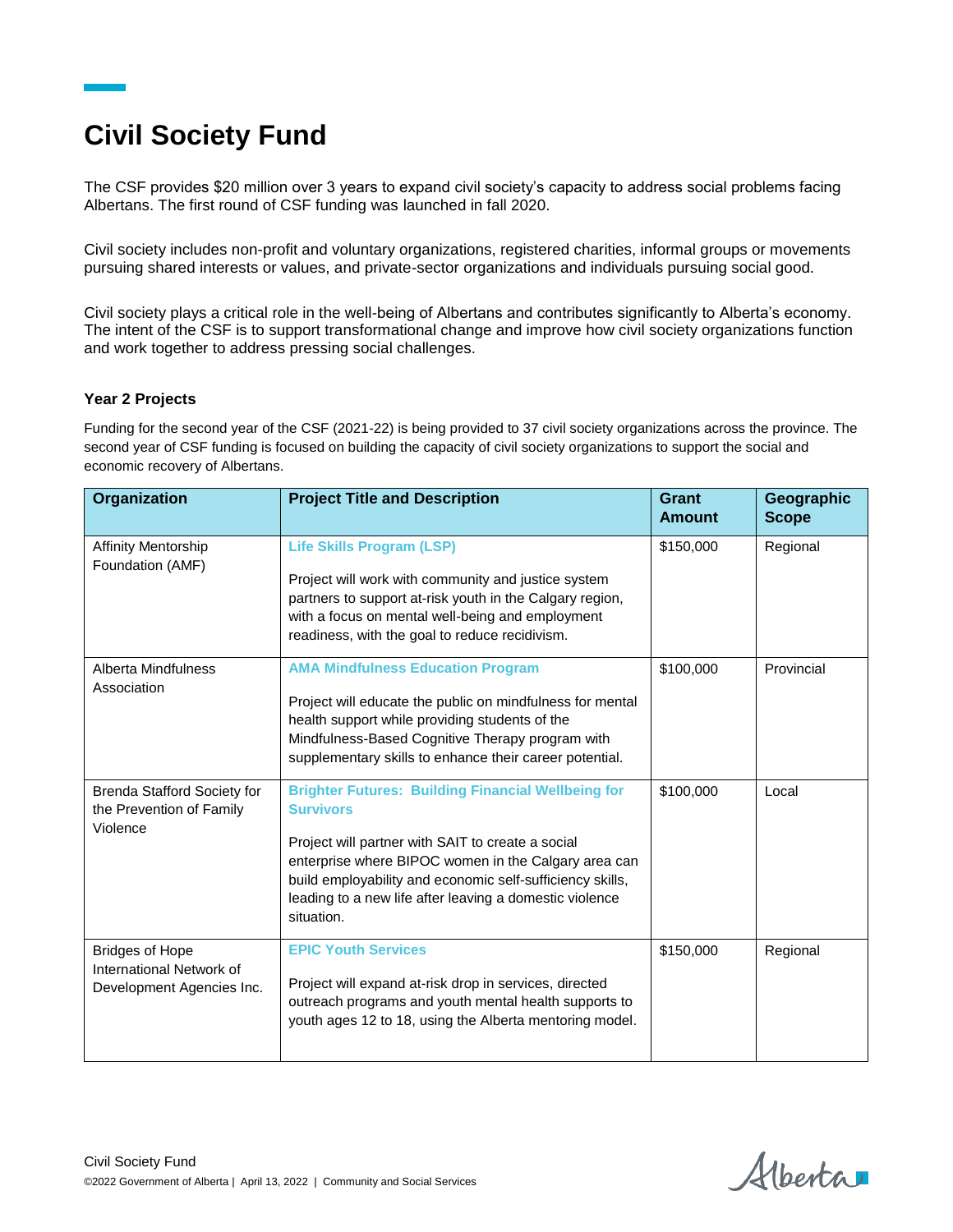| <b>Bridges of Love Ministry</b><br>Society                               | THE POWER OF CIVIL SOCIETY Moving at the<br><b>Speed of Trust</b><br>Project prepares and trains community organizations<br>and individuals to provide immediate disaster assistance,<br>bridging a critical gap before professional emergency<br>response teams are in place, and strengthening the<br>ability for local communities to protect property and<br>provide care to family and community.                   | \$150,000 | Regional   |
|--------------------------------------------------------------------------|--------------------------------------------------------------------------------------------------------------------------------------------------------------------------------------------------------------------------------------------------------------------------------------------------------------------------------------------------------------------------------------------------------------------------|-----------|------------|
| Calgary Chamber of<br><b>Voluntary Organizations</b>                     | <b>Civil Marketplace</b><br>Project will use a social enterprise model to create a<br>digital space connecting non-profits and the businesses<br>that serve the non-profit sector across Alberta.                                                                                                                                                                                                                        | \$200,000 | Provincial |
| Calgary Immigrant Women's<br>Association                                 | <b>Social Recovery and Wellbeing for Immigrant</b><br><b>Women</b><br>Project will work with the Alberta Mindfulness<br>Association, to bring a mindfulness approach to program<br>development for immigrant women dealing with gender-<br>based violence and/or mental health issues.                                                                                                                                   | \$450,000 | Regional   |
| <b>Calgary Seniors' Resource</b><br>Society                              | <b>Kind Neighbour Campaign</b><br>Project will strengthen neighbourhoods in Calgary and<br>inspire positive action on a person-to-person level, with a<br>focus on increasing awareness and understanding of the<br>needs of older persons on their aging journey.                                                                                                                                                       | \$350,000 | Local      |
| Camrose Interagency<br><b>Collaborative Working</b><br>Group             | <b>Coordinating Care in Camrose</b><br>Project brings together stakeholders to create a<br>coordinated approach to addressing priority needs<br>across multiple communities. The project will be<br>informed by community research and service delivery<br>pilots, and will explore options for financial sustainability,<br>including social enterprise and social finance<br>approaches.                               | \$200,000 | Local      |
| Canada West Foundation                                                   | <b>Collaborative Model to Strengthen the Capacity of</b><br>the Edmonton Domestic Violence Sector<br>Project will convene partners to develop a collaborative<br>model that can better address the needs of all family<br>members involved in domestic violence.                                                                                                                                                         | \$150,000 | Provincial |
| Canadian Mental Health<br><b>Association Alberta</b><br>Southeast Region | <b>Community Assisted Response (CARE)</b><br>Project will partner with local police services to pilot the<br>use of civilian "CARE" teams instead of police to respond<br>to low-risk calls, to help decriminalize approaches to<br>mental illness and homelessness. Civilian teams will<br>have the ability to assist clients through system<br>navigation, referrals, follow-up support, and<br>transportation issues. | \$451,000 | Local      |

Alberta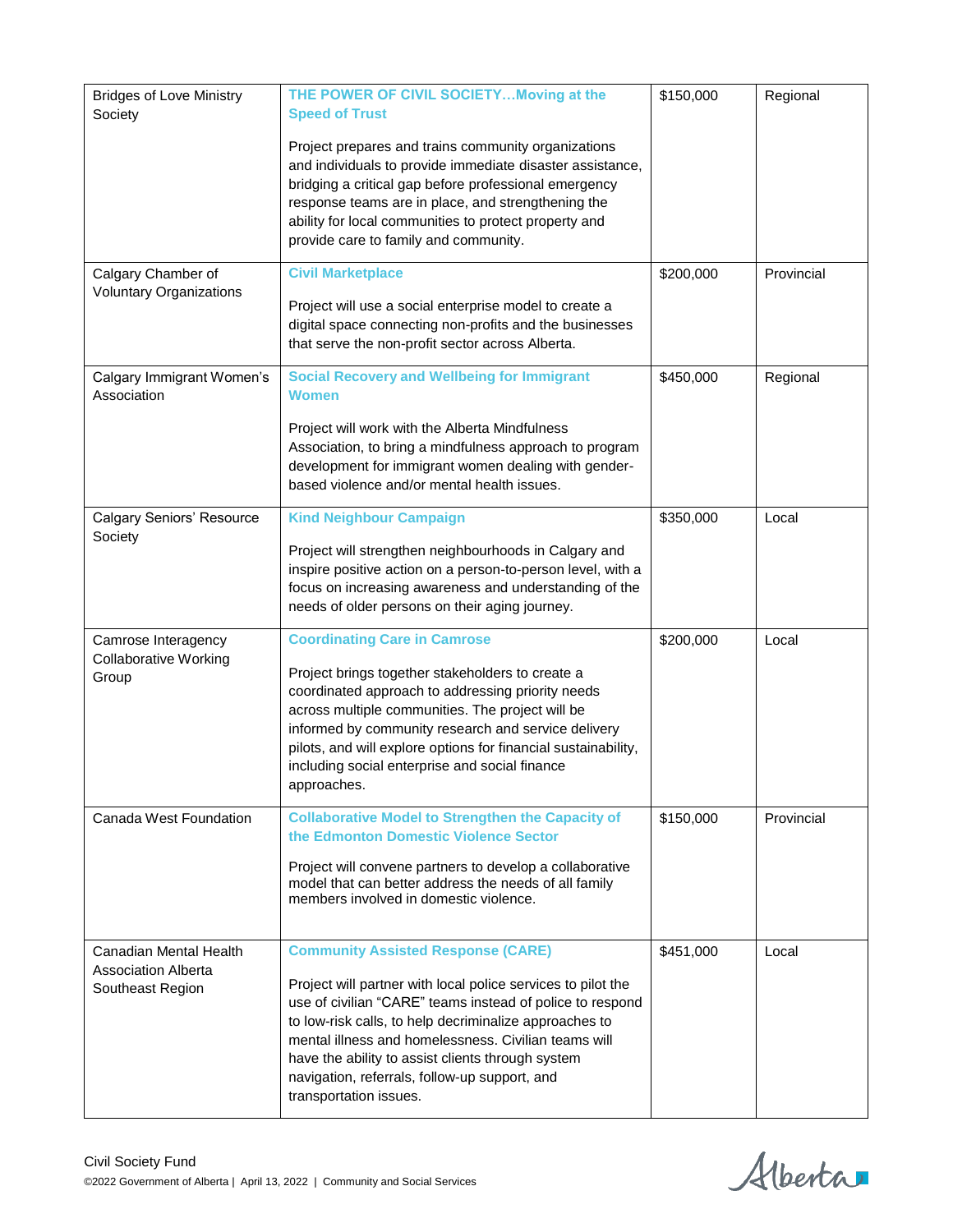| Chinatown and Area<br><b>Business Association</b>                   | <b>Chinatown and Hope Mission Recovery Through</b><br><b>Employment</b><br>Project will partner with Hope Mission in Edmonton to<br>provide work experience and employment to individuals<br>that may otherwise have trouble gaining employment,<br>increasing community inclusion and well-being.                                                  | \$250,000 | Local      |
|---------------------------------------------------------------------|-----------------------------------------------------------------------------------------------------------------------------------------------------------------------------------------------------------------------------------------------------------------------------------------------------------------------------------------------------|-----------|------------|
| Community Foundation of<br>Medicine Hat and<br>Southeastern Alberta | <b>The Endowment Building for Sustainability</b><br>Project will design and pilot an endowment-building<br>toolkit to assist non-profits and charities establish their<br>own endowment fund, including opportunities to partner<br>with their closest geographical Community Foundation to<br>ensure long-term, unrestricted funding.              | \$117,254 | Provincial |
| Crowd Security Campaign<br>Foundation                               | <b>CSCF Job Training and Placement Project for</b><br><b>Albertans with Disabilities</b><br>Project will support individuals with disabilities, as well as<br>their families and caregivers, with coaching, awareness<br>workshops and other supports to provide inclusive<br>employment opportunities that meet individuals' needs.                | \$150,000 | Provincial |
| <b>Distress Centre Calgary</b>                                      | <b>Calgary Community Information Exchange (CIE)</b><br>Project will support a network of partners to develop a<br>shared approach, resource database and integrated<br>technology platform that enables collaborative, tailored,<br>and proactive care planning, particularly for Albertans<br>dealing with mental health or addictions challenges. | \$550,000 | Local      |
| <b>Edmonton Violence</b><br><b>Prevention Centre</b>                | <b>Multicultural Violence Prevention Program</b><br>Project will create additional materials and support tools<br>for immigrant and newcomer clients, particularly those<br>with language barriers, who are referred to their court<br>approved and mandated Domestic Violence Treatment<br>Program.                                                | \$107,500 | Provincial |
| Edson Friendship Centre                                             | <b>Edson Friendship Centre Social Enterprise</b><br>Project will support the financial sustainability a new<br>social enterprise that will provide employment skills and<br>opportunities for Indigenous and other at-risk youth and<br>residents.                                                                                                  | \$200,000 | Local      |
| Fort Saskatchewan<br><b>Multicultural Association</b>               | <b>Recovery by Rebuilding</b><br>Project will assist the community's recovery by working<br>with partners to bring mental health, well-being and job<br>preparation programs to Fort Saskatchewan.                                                                                                                                                  | \$150,000 | Local      |
| Fresh Routes Inc.                                                   | <b>Connecting Farm to Table: Local Food to Address</b><br><b>Food Insecurity</b><br>Project supports expansion of the Mobile Grocery Store<br>and other programs to five new communities. The Mobile                                                                                                                                                | \$150,000 | Provincial |

Alberta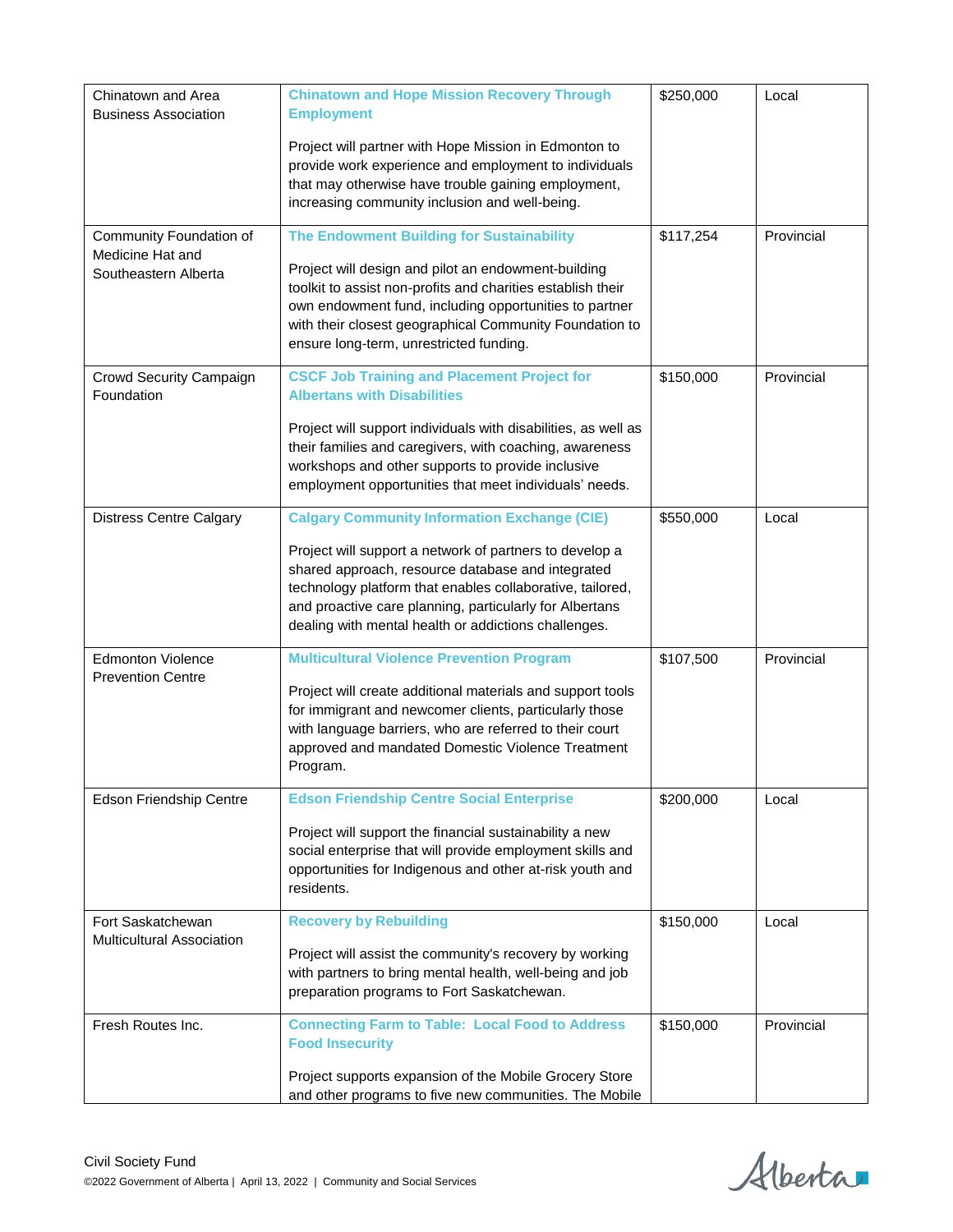|                                                    | Grocery Store works with local producers and community<br>groups to provide affordable food options and increase<br>food security for Albertans.                                                                                                                                          |           |            |
|----------------------------------------------------|-------------------------------------------------------------------------------------------------------------------------------------------------------------------------------------------------------------------------------------------------------------------------------------------|-----------|------------|
| Golden Bear Football                               | <b>Be the VOICE - Strength in Numbers</b>                                                                                                                                                                                                                                                 | \$81,100  | Provincial |
| Alumni Association                                 | Project will increase this program's capacity and reach to<br>address gender based violence at root levels, including<br>through mentoring youth.                                                                                                                                         |           |            |
| Governors of the University                        | <b>Societal Health Integration Program (SHIP)</b>                                                                                                                                                                                                                                         | \$427,570 | Provincial |
| of Calgary                                         | Project will support Albertans mental health and well-<br>being by developing a community-based model in which<br>Complementary and Alternative Medicine (CAM)<br>services are provided in a cost-effective, scalable, and<br>transferrable manner.                                       |           |            |
| Igbo Cultural Association of                       | Igbo Language School Transformation Project                                                                                                                                                                                                                                               | \$200,000 | Provincial |
| Edmonton                                           | Project will transform service delivery by designing and<br>deploying technology to provide the Igbo Language<br>School online.                                                                                                                                                           |           |            |
| Imagine Institute for                              | <b>Seven Generations Indigenous Youth Peer Support</b>                                                                                                                                                                                                                                    | \$150,000 | Provincial |
| Learning                                           | Project will create and implement a peer support<br>program aimed at social recovery and mental health<br>supports for Indigenous youth across Alberta.                                                                                                                                   |           |            |
| John Humphrey Centre for<br>Peace and Human Rights | <b>Community-Based Solutions to Racism,</b><br><b>Discrimination and Poverty</b>                                                                                                                                                                                                          | \$150,000 | Provincial |
|                                                    | Project will extend the John Humphrey Centre's<br>programing for marginalized Albertans, by developing a<br>province-wide Network model that will enable effective<br>collaboration across organizations, including triaging of<br>issues with local partners and volunteer networks.     |           |            |
| Junior Achievement of<br>Southern Alberta          | <b>Expanding Digital Literacy Education for Alberta's</b><br><b>Students</b>                                                                                                                                                                                                              | \$150,000 | Provincial |
|                                                    | Project involves working with community partners to<br>deliver in-classroom digital literacy training for youth so<br>they can succeed in the digital economy, with a focus on<br>rural and remote (including Indigenous) communities.                                                    |           |            |
| Kingdom Life Ministries                            | <b>Social Recovery Service Delivery Capacity Build</b>                                                                                                                                                                                                                                    | \$150,000 | Provincial |
| Calgary                                            | Project will develop digital technology infrastructure to<br>support collaborative approaches to the planning and<br>delivery of a range of social services, enable the sharing<br>of services across organizations, and expand services to<br>new subsectors and communities in Alberta. |           |            |
| Mount Royal University                             | <b>Knowledge Hub for Social Impact Technology</b>                                                                                                                                                                                                                                         | \$150,000 | Local      |
| Foundation                                         | Project will work with community partners to develop a<br>social impact ecosystem that can build the community's                                                                                                                                                                          |           |            |

Alberta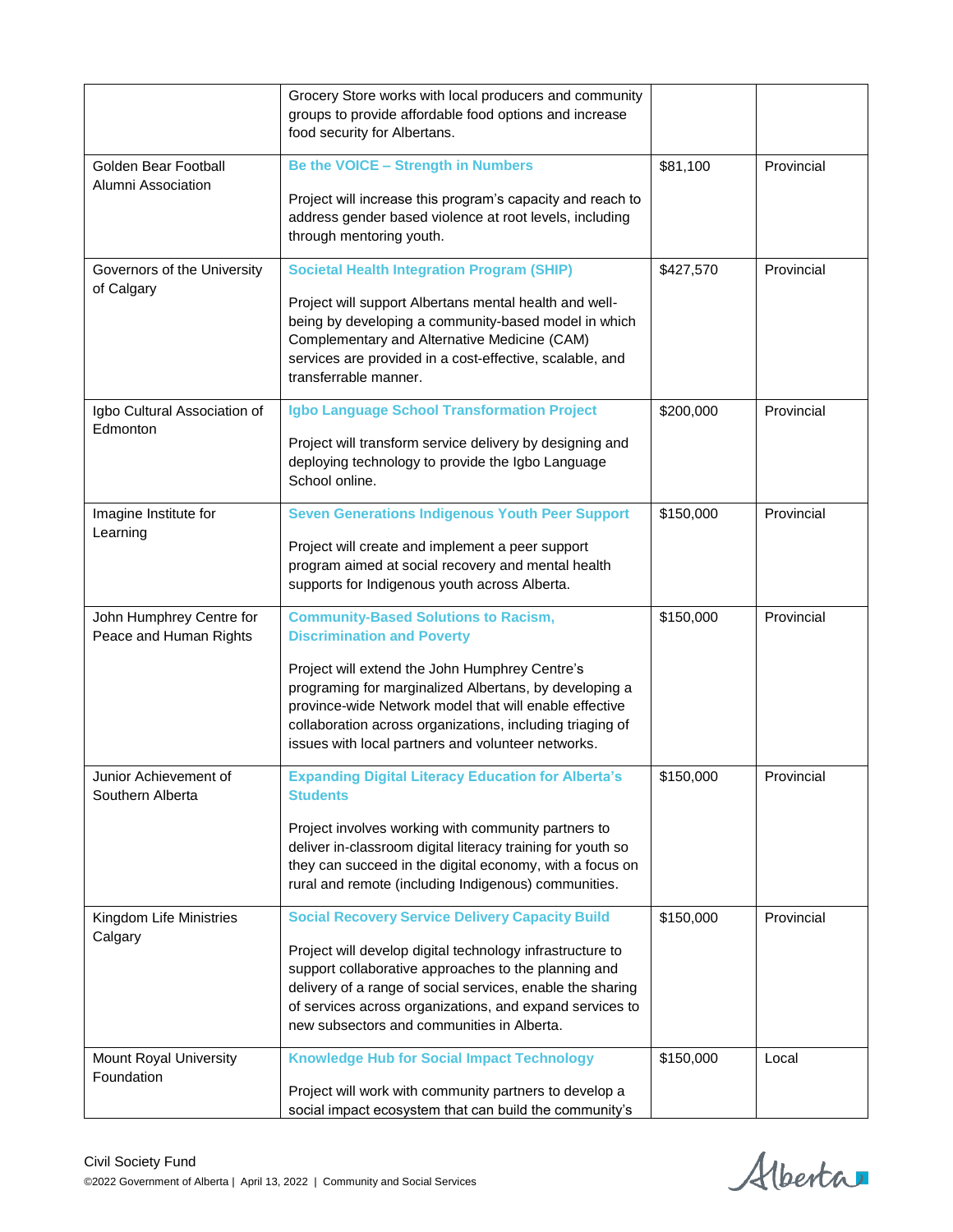|                                                                  | capacity to use technology for social impact. It will also<br>develop and pilot an undergraduate work-placement<br>program to provide talent to Calgary's growing social<br>impact tech community.                                                                                                                                                                                                                                                |           |            |
|------------------------------------------------------------------|---------------------------------------------------------------------------------------------------------------------------------------------------------------------------------------------------------------------------------------------------------------------------------------------------------------------------------------------------------------------------------------------------------------------------------------------------|-----------|------------|
| Oxford House Foundation of<br>Canada                             | <b>Indigenous Ceremony and Healing Program</b><br>Project will provide cultural connection and ceremony for<br>Indigenous residents to support recovery and healing,<br>and bridge the connection lost through addiction and<br>homelessness.                                                                                                                                                                                                     | \$88,880  | Local      |
| Poverty Awareness Fort<br>Saskatchewan                           | <b>Fort Saskatchewan Poverty Reduction Strategy</b><br>Project brings together community partners to develop a<br>poverty reduction strategy that addresses the unique<br>circumstances of the City of Fort Saskatchewan.                                                                                                                                                                                                                         | \$150,000 | Local      |
| Sagesse Domestic Violence<br><b>Prevention Society</b>           | <b>Innovation Outside the Lab: Building Capacity for</b><br><b>Innovation</b><br>Project extends the innovation lab approach to social<br>and organization change to include individuals not<br>already committed to or comfortable with change, and<br>those from a wide variety of sectors and professional<br>backgrounds. The project will increase the capacity of<br>organizations to explore innovative solutions to social<br>challenges. | \$200,000 | Provincial |
| Simon House Residence<br>Society                                 | <b>LGBTQ2S+ Alliance Recovery Project</b><br>Project will work collaborate with partners to research                                                                                                                                                                                                                                                                                                                                              | \$200,000 | Provincial |
|                                                                  | and implement a pilot approach to addressing unmet,<br>intersecting needs of youth in the LGBTQ2S+<br>community, including addictions and mental health,<br>discrimination, poverty and homelessness.                                                                                                                                                                                                                                             |           |            |
| Society for Support to<br><b>Pregnant and Parenting</b><br>Teens | <b>Project Thrift Shop</b><br>Project will support the creation of a social enterprise<br>thrift store to provide ongoing revenue, work placement<br>opportunities and essential items for low-income<br>individuals and families in Grande Prairie and the County<br>of Grand Prairie.                                                                                                                                                           | \$152,796 | Regional   |
| Sustainable Red Deer<br>Society                                  | <b>Common Ground Garden (CGG)</b><br>Project will help create a sustainable approach to food<br>security in Red Deer that also provides a fully accessible<br>space for collaboration, volunteer mobilization,<br>community education and intercultural connections,<br>including exploring food needs/traditions of newcomer<br>and Indigenous communities.                                                                                      | \$150,000 | Local      |

Alberta